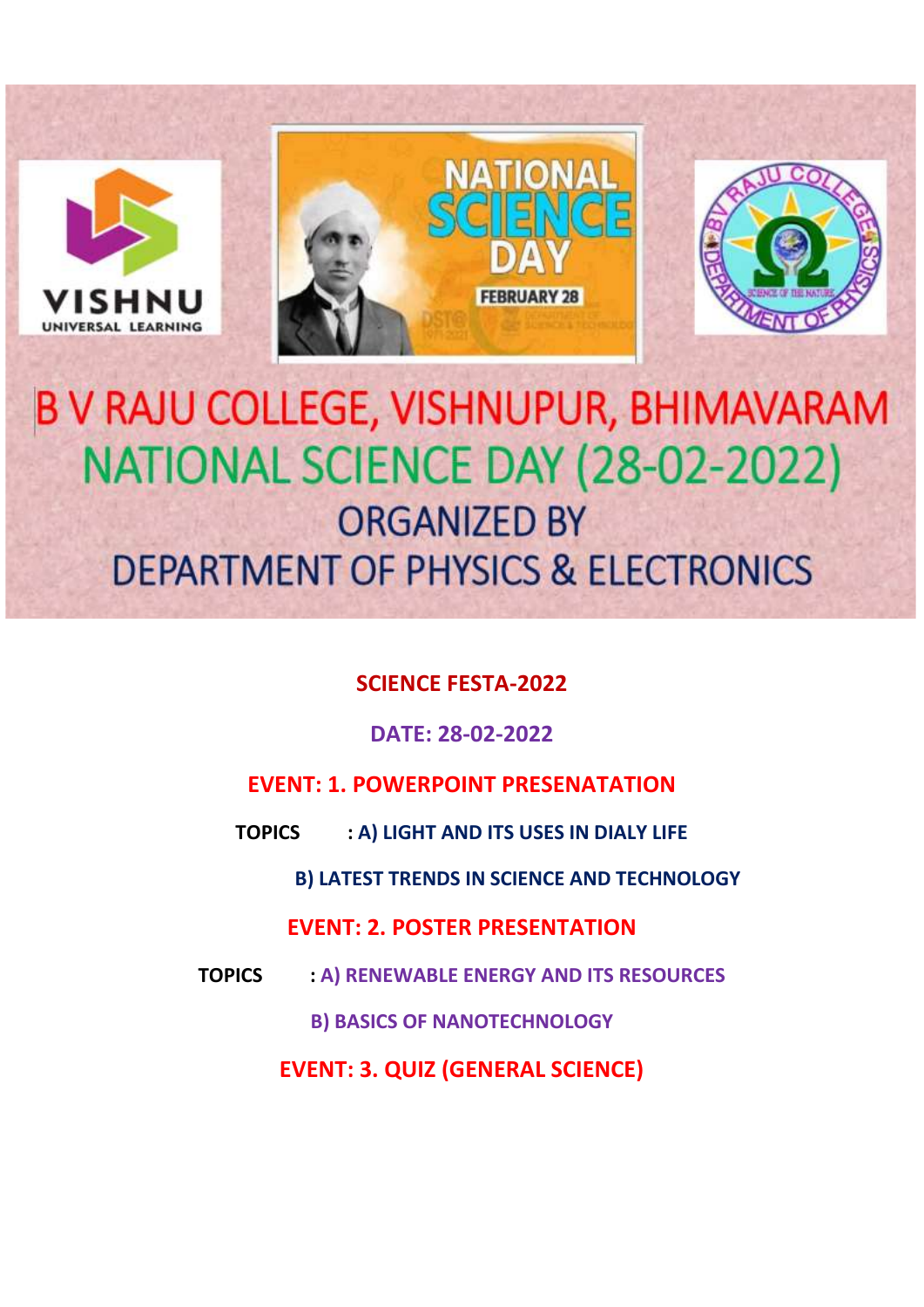#### **LIST OF PARTICIPANTS IN THE EVENT PPT:**

| <b>SL</b>      | <b>EVENT</b> | <b>TOPIC</b>           | <b>TEAM</b>             | <b>NAMES OF PARTICIPANTS</b>        | <b>POSITION</b> | <b>REMARKS</b> |
|----------------|--------------|------------------------|-------------------------|-------------------------------------|-----------------|----------------|
| <b>NO</b>      |              |                        | NO.                     |                                     |                 |                |
| $\mathbf{1}$   |              | <b>NANO</b>            | $\mathbf{1}$            | 1. CH KEERTHI (II MPCS A)           |                 |                |
|                |              | <b>TECHNOLOGY</b>      |                         | 2. K AISHWARYAMBIKA (II MPCS A)     |                 |                |
|                |              |                        |                         |                                     |                 |                |
| $\overline{2}$ |              | <b>LIGHT AND ITS</b>   | $2^{\circ}$             | 1. D MURALI KRISHNA ( II MPCS A)    |                 |                |
|                |              | <b>USES</b>            |                         | 2. K KARTHIK ( II MPCS A)           |                 |                |
|                |              |                        |                         |                                     |                 |                |
| 3              |              | <b>NANO</b>            | $\overline{\mathbf{3}}$ | 1. S HEMA KEERTHIKA ( II MPCS B)    |                 |                |
|                |              | <b>TECHNOLOGY</b>      |                         |                                     |                 |                |
| 4              |              | <b>TECHNOLOGY</b>      | $\overline{\mathbf{4}}$ | 1. M YAGA SRI ( II MPCS B)          | $\mathbf{II}$   |                |
|                | <b>PPT</b>   | <b>TRENDS</b>          |                         | 2. P DEBORA ( II MPCS B)            |                 |                |
|                |              |                        |                         |                                     |                 |                |
| 5              |              | <b>NANO</b>            | 5                       | 1. P KRISHNA MOHOAN (I MPCS-B)      |                 |                |
|                |              | <b>TECHNOLOGY</b>      |                         |                                     |                 |                |
| 6              |              | <b>SUN LIGHT</b>       | 6                       | 1. RUDRARAJU VARMA (IMPC)           |                 |                |
| $\overline{7}$ |              | <b>LASER LIGHT AND</b> | $\overline{7}$          | 1. S AASRITHA LASKHMI (I MPCS B)    |                 |                |
|                |              | <b>ITS USES</b>        |                         | 2. SRI SATHYA SIVANI (I MPCS B)     |                 |                |
|                |              |                        |                         |                                     |                 |                |
| 8              |              | <b>REAL TIME</b>       | 8                       | <b>B PUJA NAGA MOULI (I MECS A)</b> | III             |                |
|                |              | <b>LOCATION OF A</b>   |                         |                                     |                 |                |
|                |              | <b>LOCOMOTIVE</b>      |                         |                                     |                 |                |
| 9              |              | <b>CYBER SECURITY</b>  | 9                       | 1 M. KEERTHI LOHITHA (I MPCS B)     |                 |                |
|                |              |                        |                         | 2. P. DIVIJA KALPA ( I MPCS B)      |                 |                |
|                |              |                        |                         |                                     |                 |                |
| 10             |              | <b>LIGHT AND ITS</b>   | 10                      | 1. N B K VARMA (I MECS B)           |                 |                |
|                |              | <b>IMPORTANCE</b>      |                         |                                     |                 |                |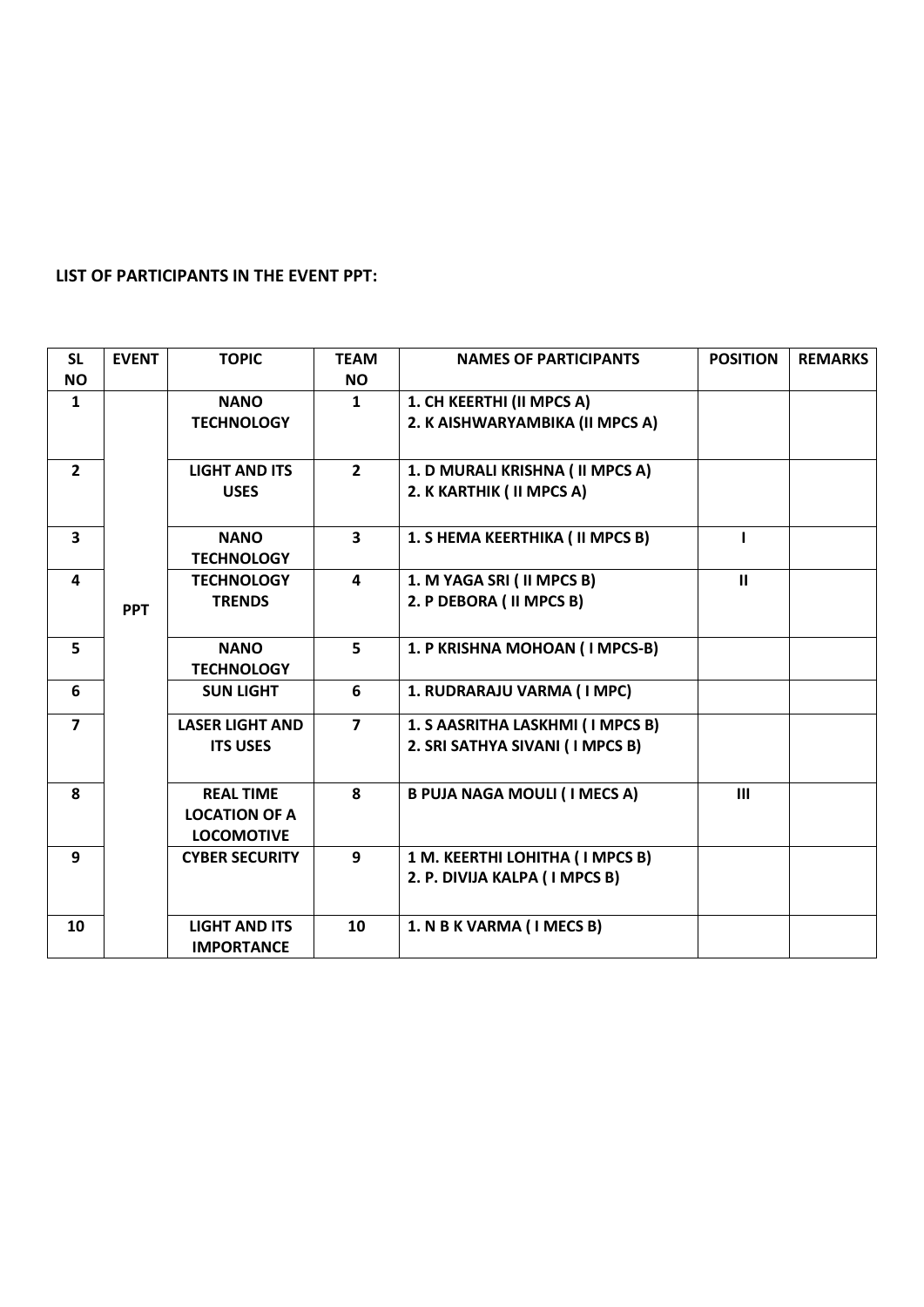#### **POWERPOINT PRESENT BY S HEMA KEERTHIKA II MPCS – B ON NANO TECHNOLOGY**



## **POWERPOINT PRESENTATION BY B MURALIKRISHNA, K KARTHEEK II MPCS-A ON LIGHT AND ITS USES**

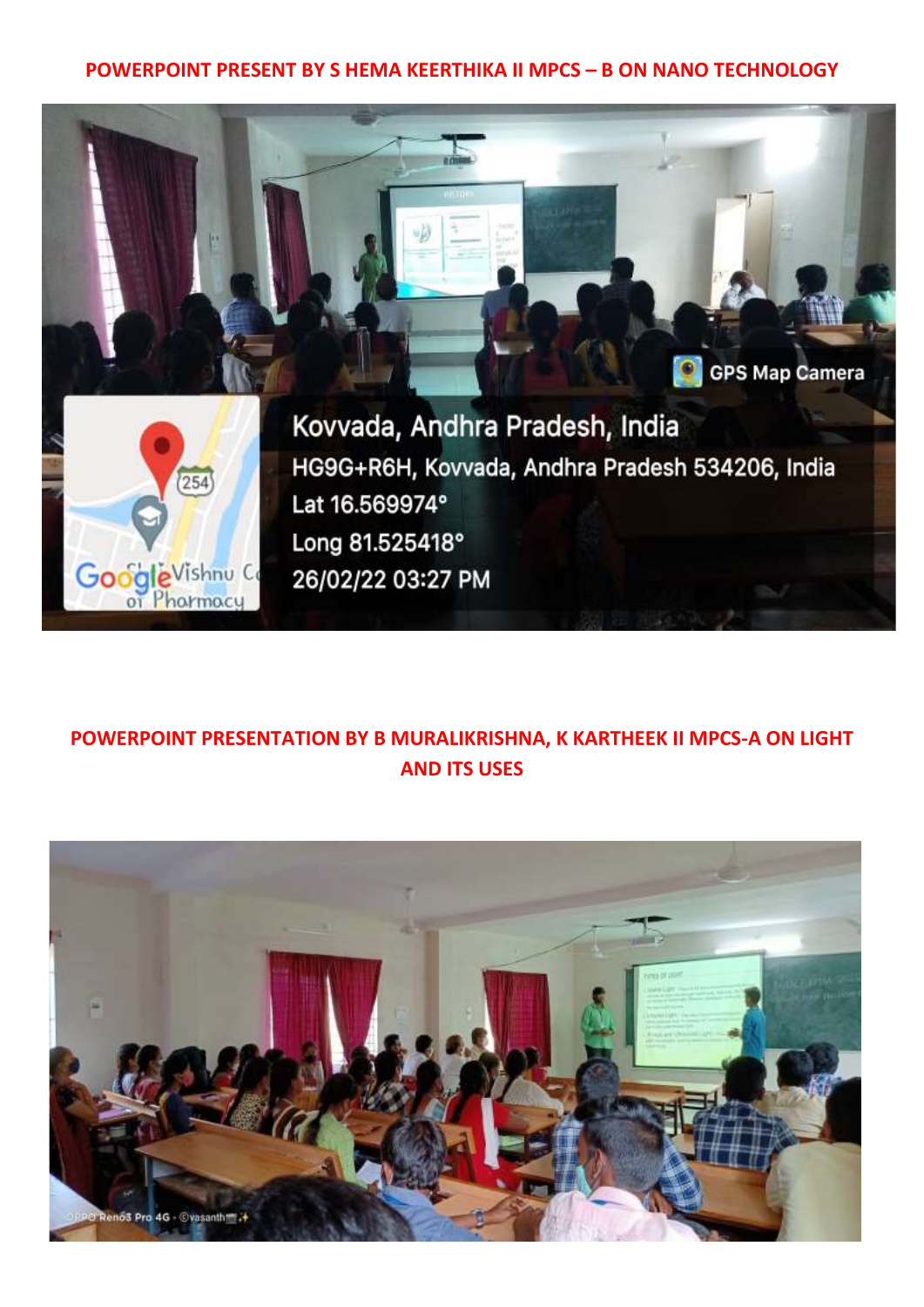## **JUDGES, GUESTS AND STUDENTS VIEWING POWERPOINT PRESENTATION GIVEN BY PARTICIPENTS**

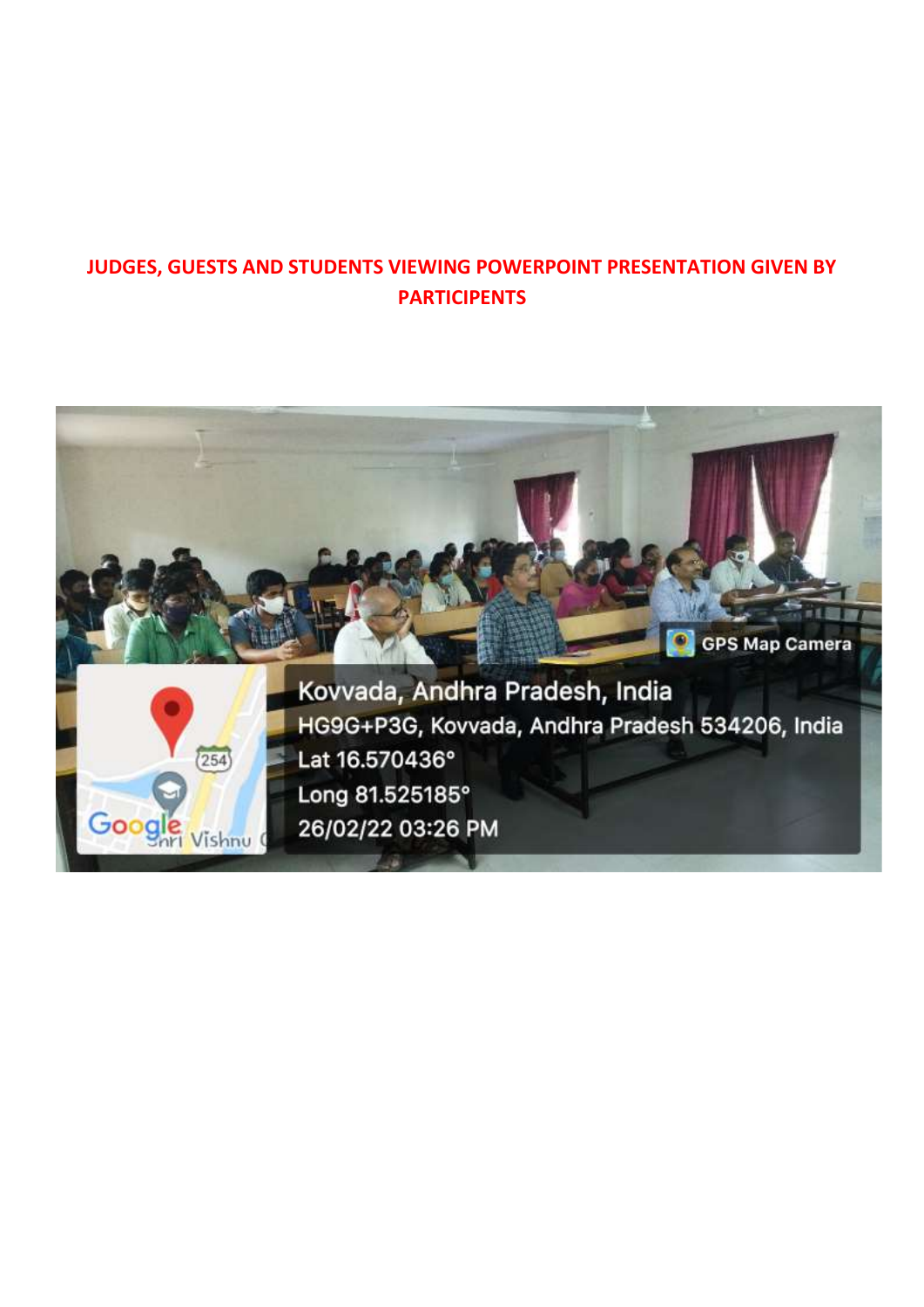#### **LIST OF PARTICIPANTS IN THE EVENT POSTER PRESNTATION:**

| <b>SL</b>      | <b>EVENT</b>  | <b>TOPIC</b>          | <b>TEAM</b>    | <b>NAMES OF PARTICIPANTS</b>  | <b>POSITION</b>    | <b>REMARKS</b> |
|----------------|---------------|-----------------------|----------------|-------------------------------|--------------------|----------------|
| <b>NO</b>      |               |                       | NO.            |                               |                    |                |
| 1              |               | <b>NANO</b>           | 1              | 1. K MANASA (I MPC)           |                    |                |
|                |               | <b>TECHNOLOGY</b>     |                |                               |                    |                |
| $\overline{2}$ |               | <b>DIGITAL POSTAR</b> | $\overline{2}$ | 1. K SREE SATYA ( III MPCS-A) | <b>CONSOLATION</b> |                |
|                |               | <b>PRESENTATION</b>   |                |                               | <b>PRIZE</b>       |                |
| 3              | PRESENTATION  | <b>BIOMASS</b>        | 3              | 1. K NAMITHA SRI (I MECS-B)   |                    |                |
|                |               |                       |                | 2. V MADHAVI DURGA(I MECS-B)  |                    |                |
| 4              |               | <b>RENEWABLE</b>      | 4              | 1. P CHARAN (I MPC)           | $\mathbf{m}$       |                |
|                |               | <b>ENERGY SOURCES</b> |                |                               |                    |                |
| 5.             |               | <b>RENEWABLE</b>      | 5              | 1. S RISHITH OM (I MPC)       |                    |                |
|                | <b>POSTER</b> | <b>ENERGY SOURCES</b> |                |                               |                    |                |
| 6              |               | <b>RENEWABLE</b>      | 6              | 1.AJS GAYATRHI (I MECS A)     |                    |                |
|                |               | <b>ENERGY SOURCES</b> |                |                               |                    |                |
| $\overline{7}$ |               | <b>RENEWABLE</b>      | 7              | 1. S DEEPIKA (II MPC)         | $\mathbf{u}$       |                |
|                |               | <b>ENERGY SOURCES</b> |                |                               |                    |                |

## **STUDENTS EXPLAINING TO GUESTS POSTERPRESENTATION ON RENEWABLE ENERGY SOURCES**

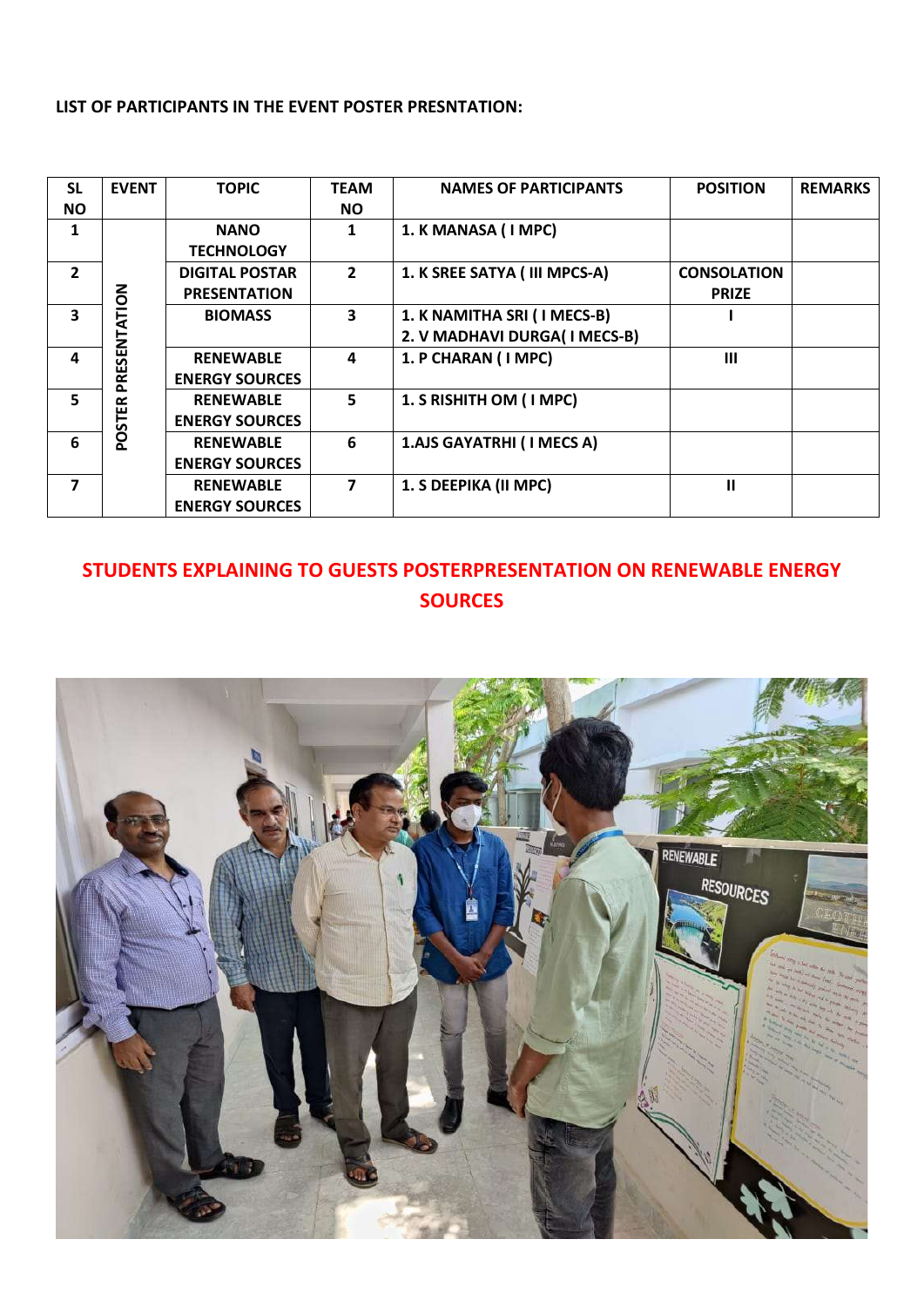## **STUDENTS EXPLAINING TO JUDGES POSTERPRESENTATION ON RENEWABLE ENERGY SOURCES**



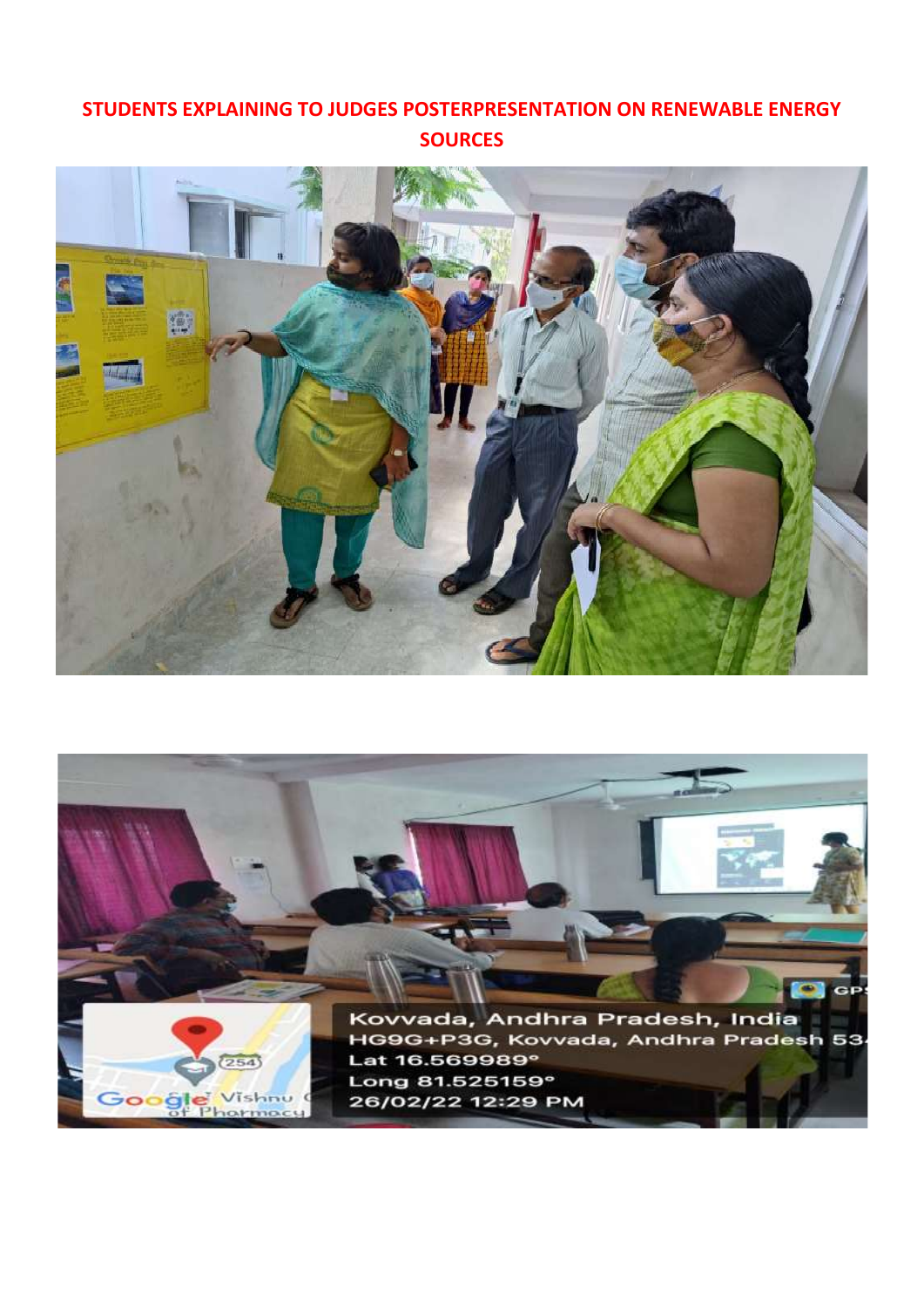#### **LIST OF PARTICIPANTS IN THE EVENT QUIZ:**

| <b>SL</b><br><b>NO</b>  | <b>EVENT</b> | <b>TOPIC</b>           | <b>TEAM NO</b>          | <b>NAMES OF PARTICIPANTS</b>                                                                                                     | <b>BRANCH</b>                                                                                             | <b>POSITION</b> | <b>REMARKS</b> |  |
|-------------------------|--------------|------------------------|-------------------------|----------------------------------------------------------------------------------------------------------------------------------|-----------------------------------------------------------------------------------------------------------|-----------------|----------------|--|
| 1                       |              |                        | $\mathbf{1}$            | 1. V SUNDARI<br>2. P MALLESWARI<br><b>3. KINDRANI</b><br><b>4. K SURYA KALA</b><br><b>5. K HARIKA</b>                            | I MPC                                                                                                     |                 |                |  |
| $\overline{2}$          |              |                        | $\overline{2}$          | 1. K KALYAN<br>2. K SATYANARAYANA<br>3. N ISVA SAI DURGA<br><b>4. K HEMA SAI PRASAD</b><br><b>5. B Y GANESH</b>                  | I MPC                                                                                                     |                 |                |  |
| $\overline{\mathbf{3}}$ |              |                        | $\overline{\mathbf{3}}$ | <b>1. A VANITHA</b><br>2. K BHUVANA<br>3. K GAYATRHI NAGA<br><b>MANI</b><br><b>4. G DURGA DHAARANAI</b><br><b>5. G TEJASWINI</b> | <b>I MPCS A</b>                                                                                           |                 |                |  |
| 4                       |              |                        | 4                       | 1. B DINESH<br>2. K SURESH<br>3. D SATHISH<br><b>4. B SURYA KIRAN</b><br><b>5. CH ANAND</b>                                      | <b>I MPCS A</b>                                                                                           |                 |                |  |
| 5                       | QUIZ         | <b>GENERAL SCIENCE</b> | 5                       | <b>1. T BHAVANI</b><br>2. M APARNA<br>3. M SRIVALLI<br><b>4. S PRASANNA</b><br><b>5. R DEEPIKA</b>                               | <b>I MPCS B</b>                                                                                           | $\mathbf{H}$    |                |  |
| 6                       |              |                        |                         | 6                                                                                                                                | 1. G HEMA CHANDRIKA<br>2. K RAMYA<br><b>3. D SRAVANTHI</b><br><b>4. A MRUDULA</b><br><b>5. G CHANDINI</b> | <b>I MECS A</b> |                |  |
| $\overline{7}$          |              |                        | $\overline{7}$          | 1. KALYAN<br>2. CHARAN TEJEA<br><b>3. G NAGA PAVAN SAI</b><br><b>4. HARI KRISHNA</b><br><b>5. K LOKESH</b>                       | <b>I MECS A</b>                                                                                           |                 |                |  |
| 8                       |              |                        | 8                       | 1. M JYOTHIKA<br>2. M SAI VISHNAVI<br><b>3. T BHUVANA</b><br><b>4. P HARSHA NANDINI</b><br>5. M NAGA SRUTHI SRI                  | <b>I MECS B</b>                                                                                           | $\mathbf{III}$  |                |  |
| 9                       |              |                        | 9                       | 1. M ANASS<br>2. N BHARATH K VARMA<br><b>3. V SITARAMA RAJU</b><br><b>4. N KALEBU</b><br><b>5. T SAI TEJA</b>                    | <b>I MECS B</b>                                                                                           |                 |                |  |
| 10                      |              |                        | 10                      | <b>1. G BHARATHI</b><br>2. K JYOTHI<br>3. A DIVYA<br><b>4. K MANASA</b>                                                          | <b>I MPCS A</b>                                                                                           |                 |                |  |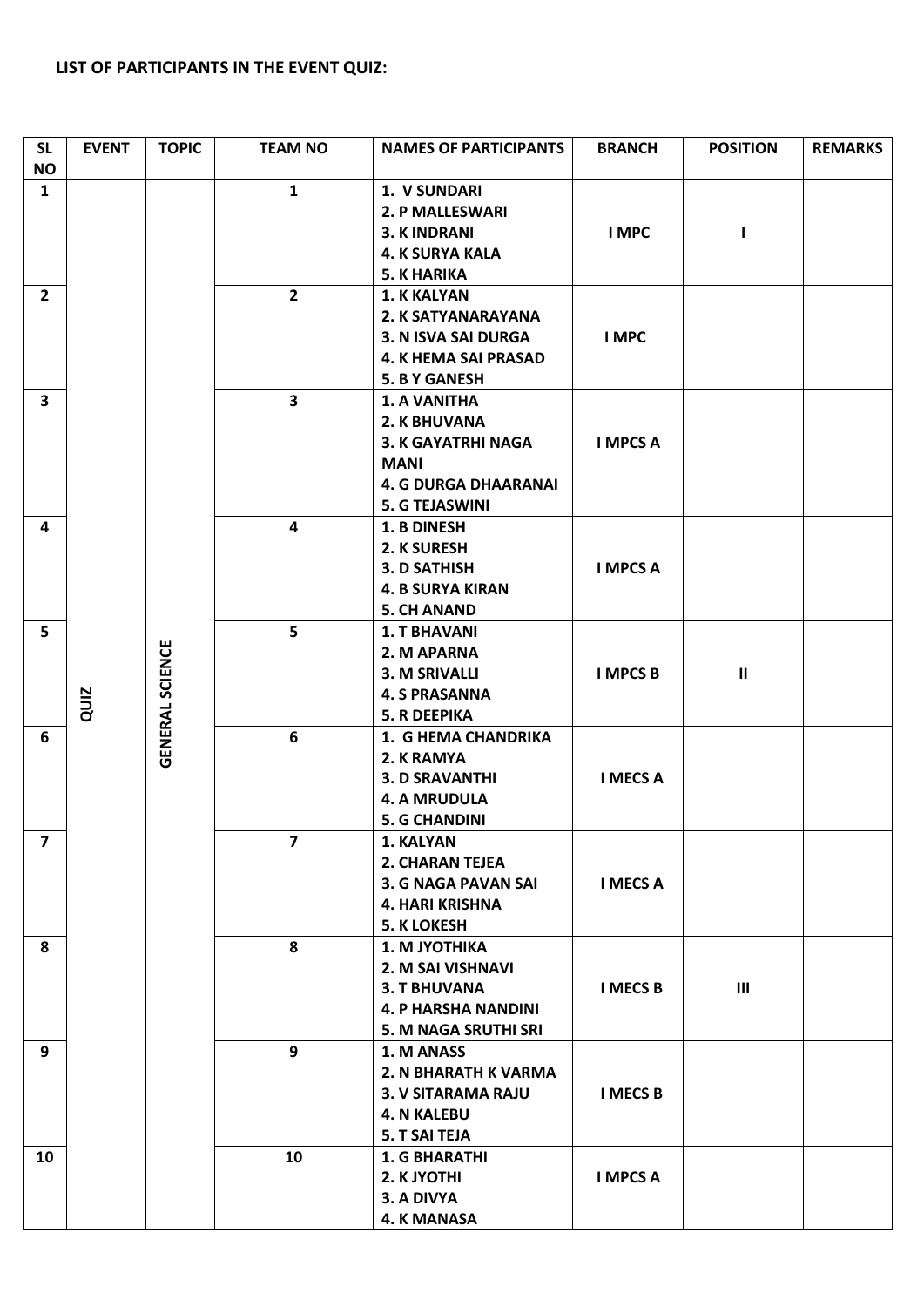## **CONDUCTING QUIZ ON THE EVE OF NATIONAL SCIENCE DAY**



## **DIGITAL QUIZ**

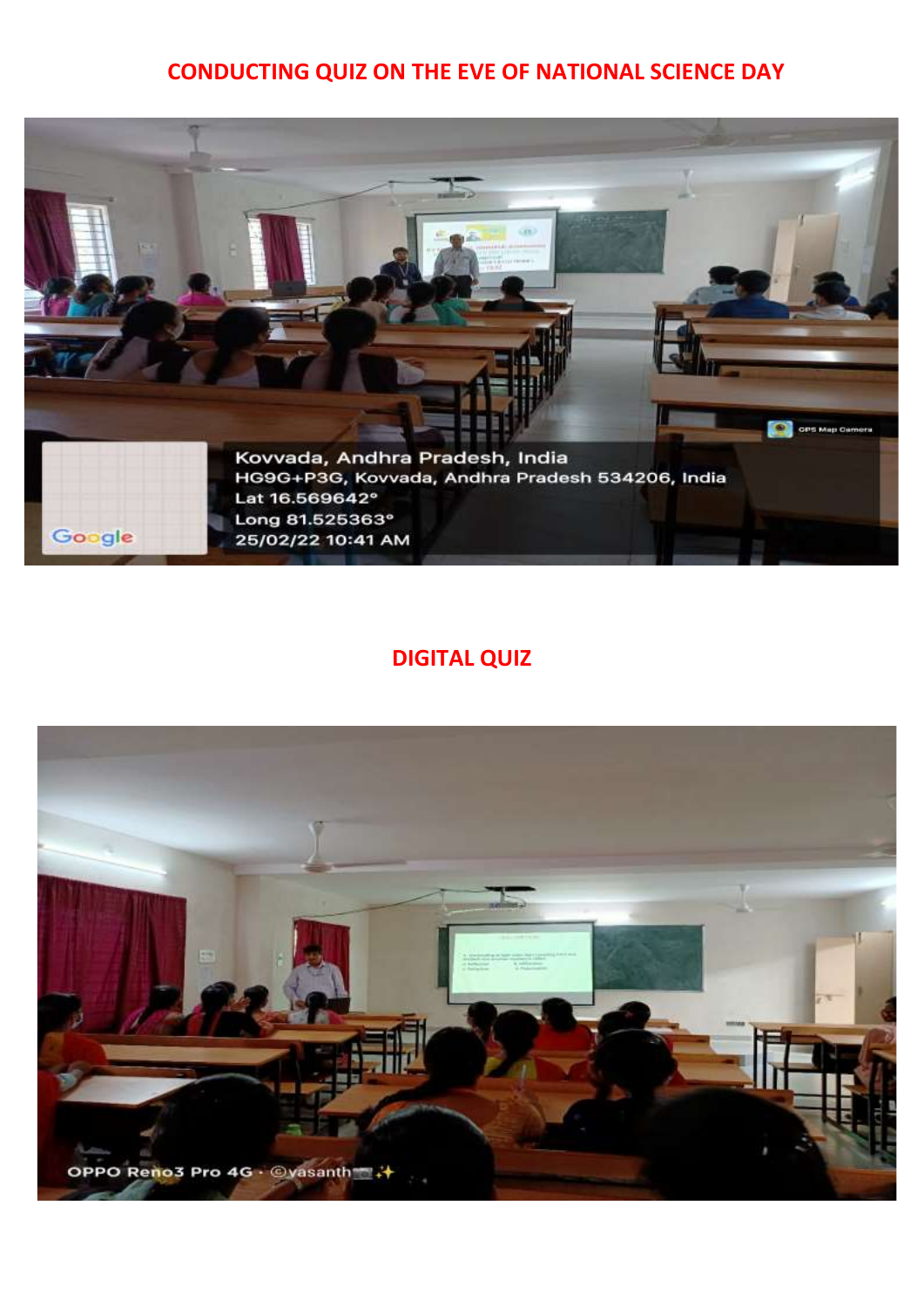## **PROJECTS MADE BY STUDENTS ON THE EVE OF THE NATIONAL SCIENCE DAY**



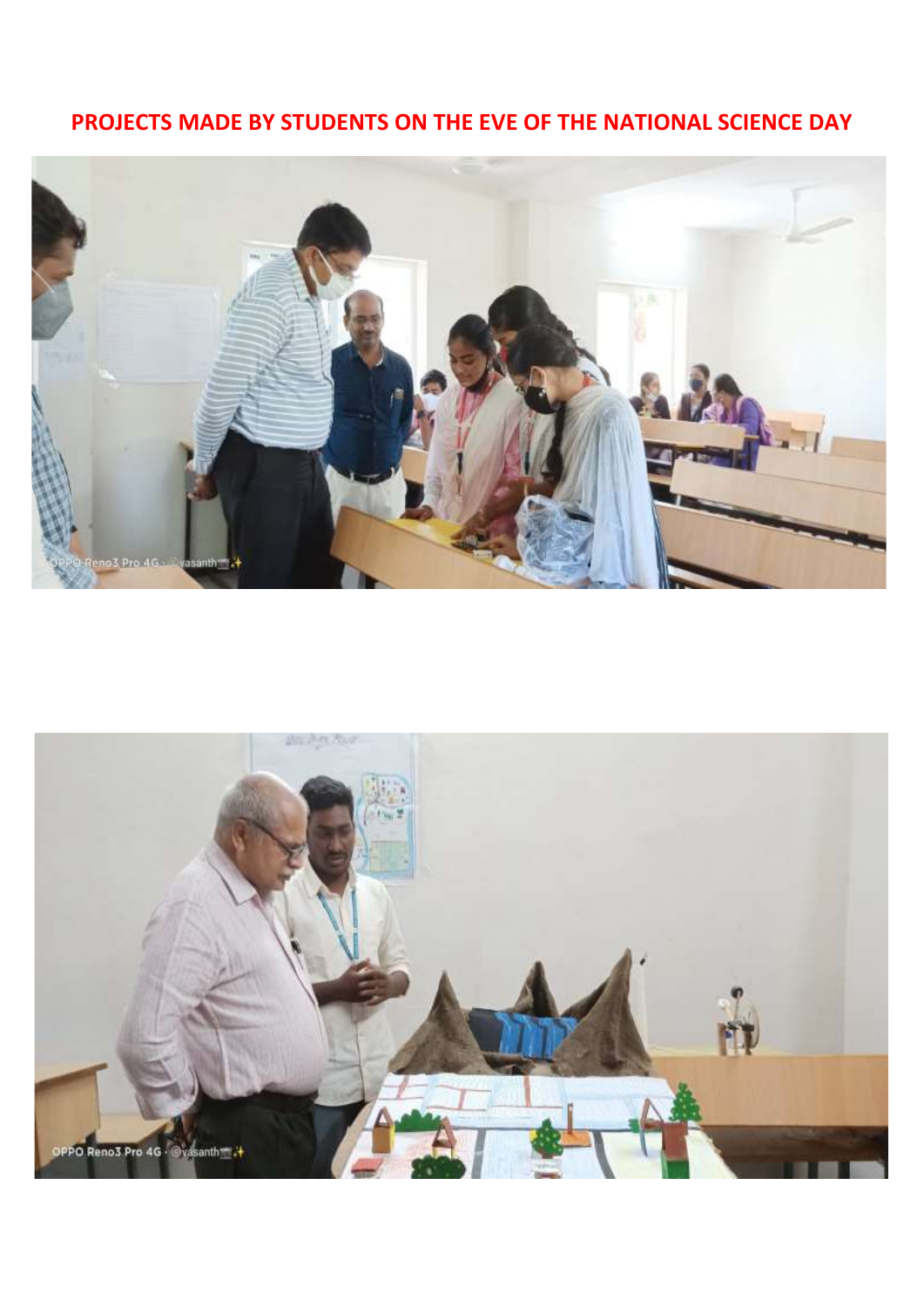# **PRIZE DISTRIBUTION**